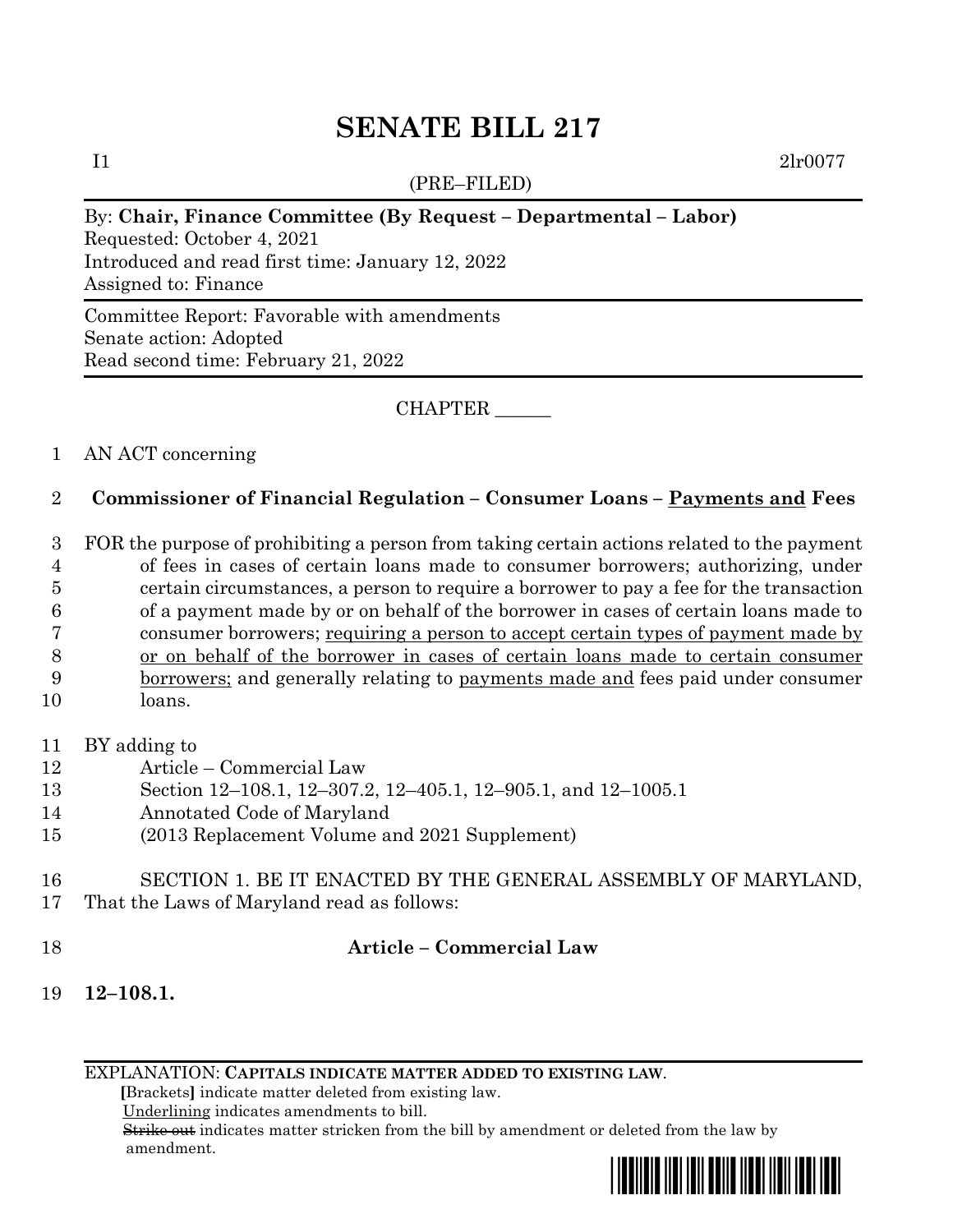**(A) IN THE CASE OF A LOAN TO A CONSUMER BORROWER MADE IN ACCORDANCE WITH THIS SUBTITLE, A PERSON:**

 **(1) MAY NOT REQUIRE A BORROWER TO PAY A FEE FOR THE TRANSACTION OF A PAYMENT MADE BY OR ON BEHALF OF THE BORROWER IN THE FORM OF:**

- **(I) CASH;**
- **(II) CHECK; OR**
- **(III) MONEY ORDER; AND OR**
- **(IV) AN ELECTRONIC FUNDS TRANSFER THROUGH THE AUTOMATED CLEARING HOUSE;**

 **(2) MUST OFFER TO SHALL ACCEPT A PAYMENT MADE BY OR ON BEHALF OF A BORROWER FREE OF CHARGE IN AT LEAST ONE COMMONLY ACCEPTED FORM BY CHECK, MONEY ORDER, AND AN ELECTRONIC FUNDS TRANSFER THROUGH THE AUTOMATED CLEARING HOUSE; AND**

 **(3) (I) MAY CEASE ACCEPTING PAYMENT BY CHECK OR AN ELECTRONIC FUNDS TRANSFER THROUGH THE AUTOMATED CLEARING HOUSE AFTER PRIOR NOTICE TO THE BORROWER IF TWO PAYMENTS MADE BY CHECK OR ELECTRONIC FUNDS TRANSFER THROUGH THE AUTOMATED CLEARING HOUSE BY OR ON BEHALF OF THE BORROWER WERE DISHONORED IN THE IMMEDIATELY PRECEDING 6–MONTH PERIOD; AND**

 **(II) SHALL ACCEPT SUBSEQUENT PAYMENT BY CHECK OR AN ELECTRONIC FUNDS TRANSFER THROUGH THE AUTOMATED CLEARING HOUSE IF THREE REGULAR PAYMENTS ARE TIMELY MADE BY OR ON BEHALF OF THE BORROWER AFTER THE PERSON CEASED ACCEPTING PAYMENT BY CHECK OR AN ELECTRONIC FUNDS TRANSFER THROUGH THE AUTOMATED CLEARING HOUSE UNDER ITEM (I) OF THIS ITEM.**

 **(B) SUBJECT TO SUBSECTION (A) OF THIS SECTION, IN THE CASE OF A LOAN TO A CONSUMER BORROWER MADE IN ACCORDANCE WITH THIS SUBTITLE, A PERSON MAY NOT REQUIRE A BORROWER TO PAY, DIRECTLY OR INDIRECTLY, A FEE FOR THE TRANSACTION OF A PAYMENT MADE BY OR ON BEHALF OF THE BORROWER IF UNLESS:**

 **(1) THE AGREEMENT, NOTE, OR OTHER EVIDENCE OF THE LOAN EXPRESSLY AUTHORIZES THE FEE TO BE IMPOSED; OR**

- 
-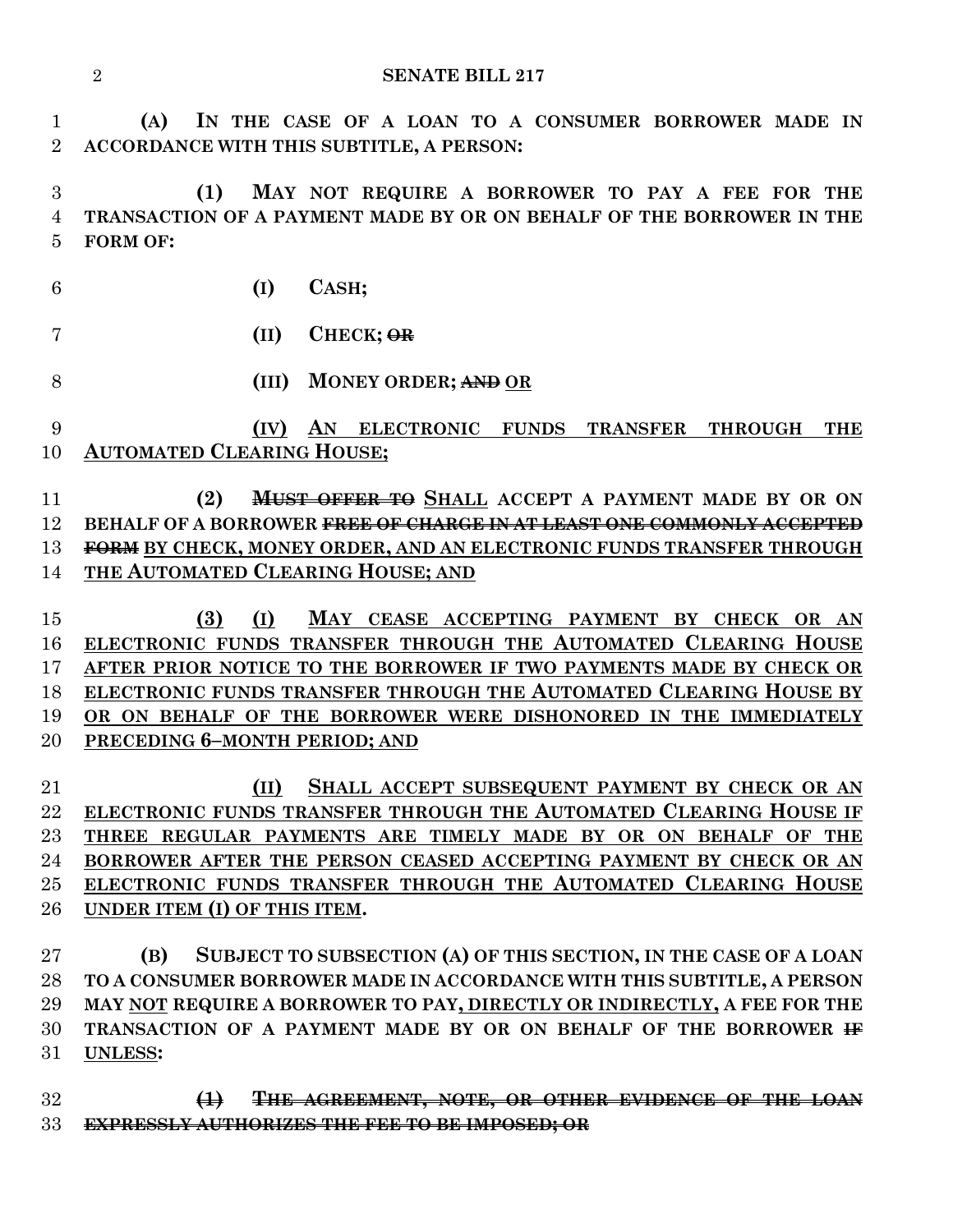**(2) (I) (1) THE AMOUNT OF THE FEE IS DISCLOSED TO THE BORROWER AT THE TIME OF THE PAYMENT TRANSACTION; (II) (2) THE BORROWER AGREES TO PAY THE FEE; AND (III) (3) THE AMOUNT OF THE FEE DOES NOT EXCEED THE ACTUAL COST CHARGED TO THE PERSON BY AN UNAFFILIATED THIRD PARTY FOR THE PROCESSING OF THE PAYMENT TRANSACTION EITHER: (I) THE ACTUAL COST CHARGED TO THE PERSON BY AN UNAFFILIATED THIRD PARTY FOR THE PROCESSING OF THE PAYMENT TRANSACTION; OR (II) THE AVERAGE COST OF CHARGES TO THE PERSON BY AN UNAFFILIATED THIRD PARTY FOR THE PROCESSING OF THE PAYMENT TRANSACTIONS FROM SIMILARLY SITUATED BORROWERS. (C) IN THE CASE OF A LOAN TO A CONSUMER BORROWER MADE IN ACCORDANCE WITH THIS SUBTITLE, A PERSON MAY NOT ATTEMPT TO INDUCE THE BORROWER TO REMIT PAYMENT IN A FORM FOR WHICH A FEE WILL BE REQUIRED TO BE PAID BY THE BORROWER OVER OTHER FORMS OF PAYMENTS THAT ARE FREE OF CHARGE UNLESS PAYMENT IN THAT FORM WILL PREVENT ONE OR MORE OF THE FOLLOWING WHICH WOULD OTHERWISE OCCUR: (1) THE INCURRENCE OF ONE OR MORE OTHER FEES OR CHARGES BY THE BORROWER, INCLUDING CHARGES FOR DEFAULT OR DELINQUENCY; (2) THE FURNISHING OF DEROGATORY INFORMATION REGARDING THE BORROWER'S PAYMENT HISTORY TO A CONSUMER REPORTING AGENCY; (3) JUDGMENT AGAINST THE BORROWER IN A CIVIL ACTION; OR (4) REPOSSESSION OF OR FORECLOSURE UPON COLLATERAL. 12–307.2. (A) IN THE CASE OF A LOAN TO A CONSUMER BORROWER MADE IN ACCORDANCE WITH THIS SUBTITLE, A PERSON: (1) MAY NOT REQUIRE A BORROWER TO PAY A FEE FOR THE TRANSACTION OF A PAYMENT MADE BY OR ON BEHALF OF THE BORROWER IN THE FORM OF: (I) CASH;**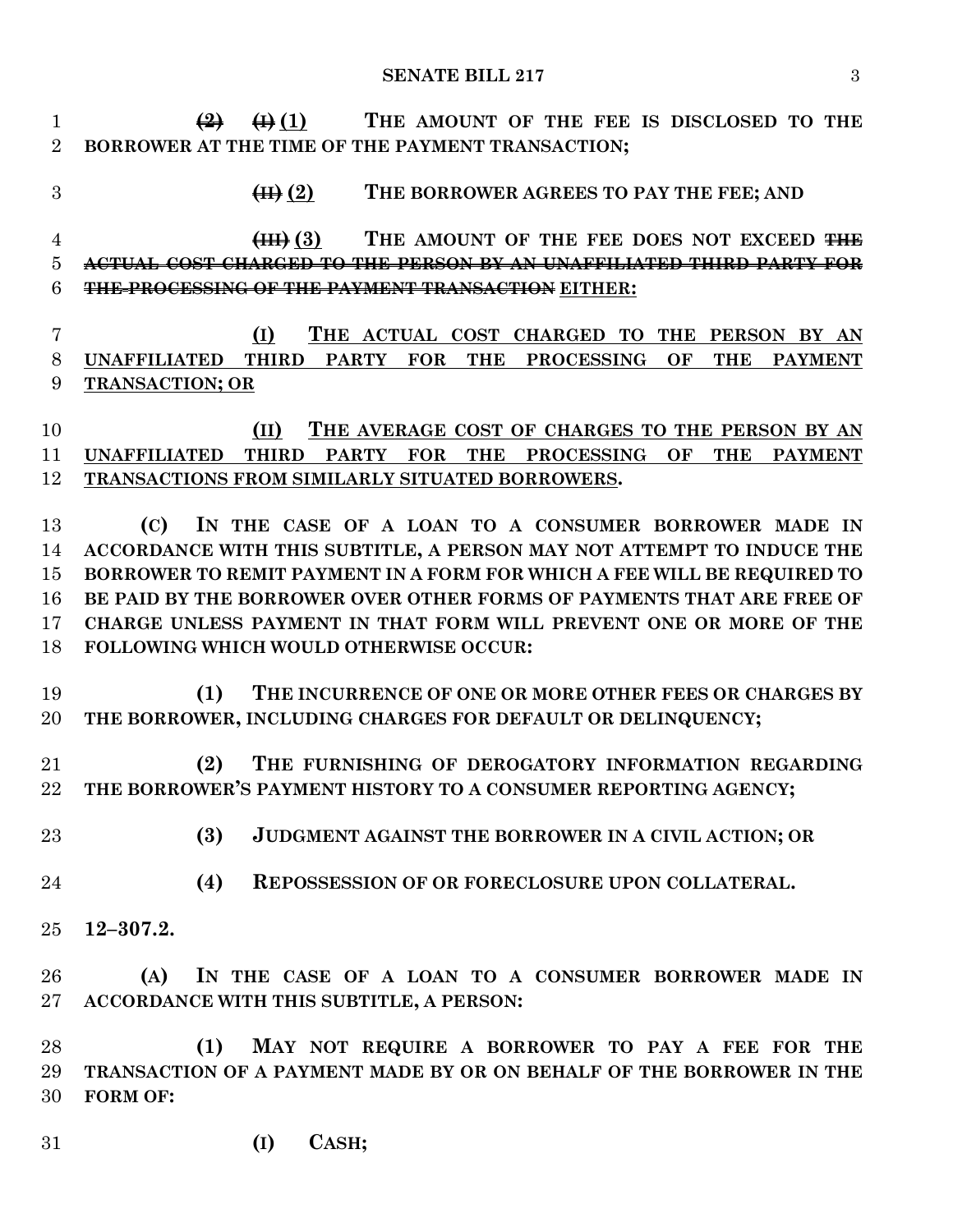- **(II) CHECK; OR**
- **(III) MONEY ORDER; AND OR**

# **(IV) AN ELECTRONIC FUNDS TRANSFER THROUGH THE AUTOMATED CLEARING HOUSE;**

# **(2) MUST OFFER TO SHALL ACCEPT A PAYMENT MADE BY OR ON BEHALF OF A BORROWER FREE OF CHARGE IN AT LEAST ONE COMMONLY ACCEPTED FORM BY CHECK, MONEY ORDER, AND AN ELECTRONIC FUNDS TRANSFER THROUGH THE AUTOMATED CLEARING HOUSE; AND**

 **(3) (I) MAY CEASE ACCEPTING PAYMENT BY CHECK OR AN ELECTRONIC FUNDS TRANSFER THROUGH THE AUTOMATED CLEARING HOUSE AFTER PRIOR NOTICE TO THE BORROWER IF TWO PAYMENTS MADE BY CHECK OR ELECTRONIC FUNDS TRANSFER THROUGH THE AUTOMATED CLEARING HOUSE BY OR ON BEHALF OF THE BORROWER WERE DISHONORED IN THE IMMEDIATELY PRECEDING 6–MONTH PERIOD; AND**

 **(II) SHALL ACCEPT SUBSEQUENT PAYMENT BY CHECK OR AN ELECTRONIC FUNDS TRANSFER THROUGH THE AUTOMATED CLEARING HOUSE IF THREE REGULAR PAYMENTS ARE TIMELY MADE BY OR ON BEHALF OF THE BORROWER AFTER THE PERSON CEASED ACCEPTING PAYMENT BY CHECK OR AN ELECTRONIC FUNDS TRANSFER THROUGH THE AUTOMATED CLEARING HOUSE UNDER ITEM (I) OF THIS ITEM.**

 **(B) SUBJECT TO SUBSECTION (A) OF THIS SECTION, IN THE CASE OF A LOAN TO A CONSUMER BORROWER MADE IN ACCORDANCE WITH THIS SUBTITLE, A PERSON MAY NOT REQUIRE A BORROWER TO PAY, DIRECTLY OR INDIRECTLY, A FEE FOR THE TRANSACTION OF A PAYMENT MADE BY OR ON BEHALF OF THE BORROWER IF UNLESS:**

- **(1) THE AGREEMENT, NOTE, OR OTHER EVIDENCE OF THE LOAN EXPRESSLY AUTHORIZES THE FEE TO BE IMPOSED; OR**
- **(2) (I) (1) THE AMOUNT OF THE FEE IS DISCLOSED TO THE BORROWER AT THE TIME OF THE PAYMENT TRANSACTION;**

| $\left( \boxplus \right)$ (2)<br>30 | THE BORROWER AGREES TO PAY THE FEE; AND |
|-------------------------------------|-----------------------------------------|
|-------------------------------------|-----------------------------------------|

 **(III) (3) THE AMOUNT OF THE FEE DOES NOT EXCEED THE ACTUAL COST CHARGED TO THE PERSON BY AN UNAFFILIATED THIRD PARTY FOR THE PROCESSING OF THE PAYMENT TRANSACTION EITHER:**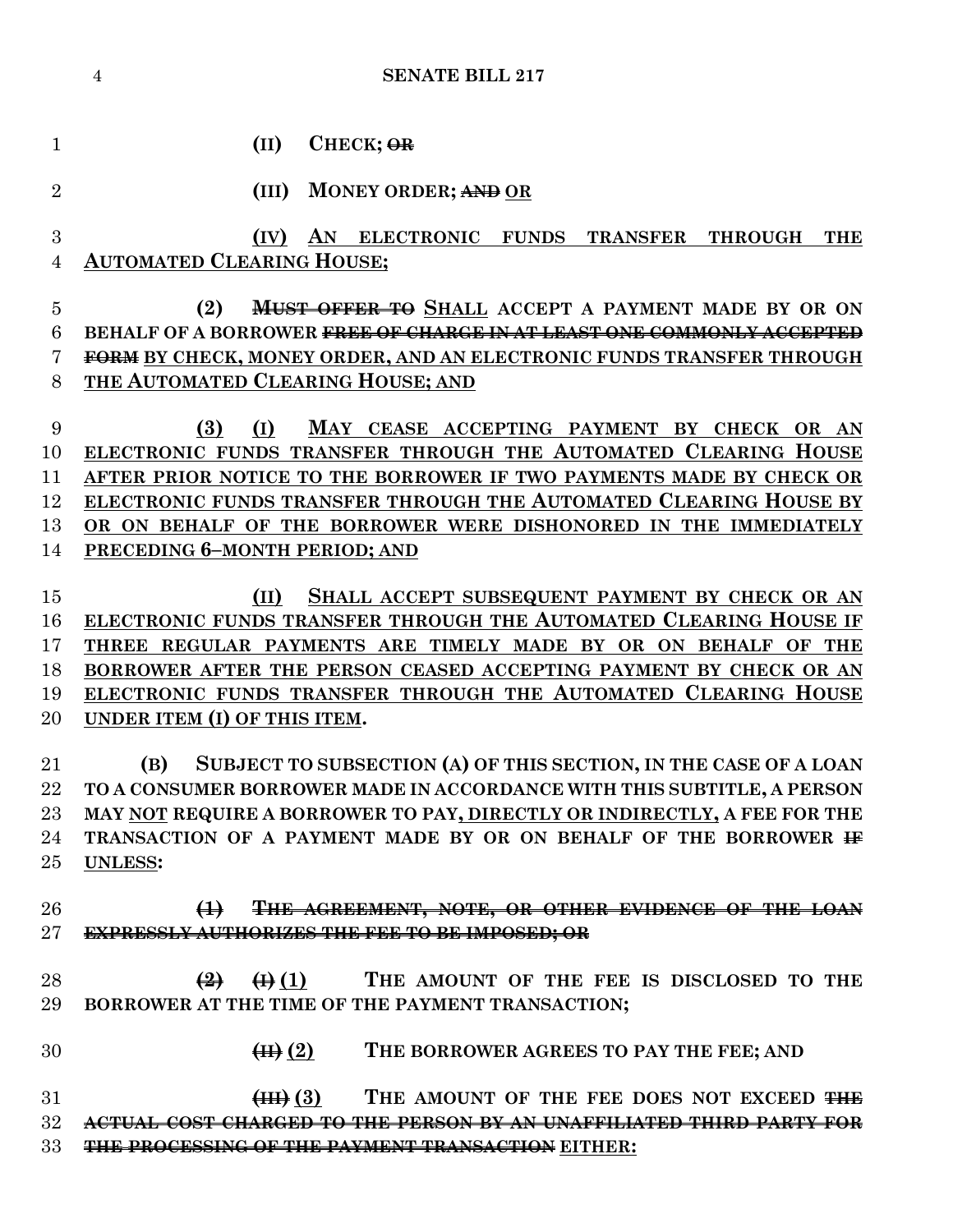**(I)** THE ACTUAL COST CHARGED TO THE PERSON BY AN **UNAFFILIATED THIRD PARTY FOR THE PROCESSING OF THE PAYMENT TRANSACTION; OR**

 **(II) THE AVERAGE COST OF CHARGES TO THE PERSON BY AN UNAFFILIATED THIRD PARTY FOR THE PROCESSING OF THE PAYMENT TRANSACTIONS FROM SIMILARLY SITUATED BORROWERS.**

 **(C) IN THE CASE OF A LOAN TO A CONSUMER BORROWER MADE IN ACCORDANCE WITH THIS SUBTITLE, A PERSON MAY NOT ATTEMPT TO INDUCE THE BORROWER TO REMIT PAYMENT IN A FORM FOR WHICH A FEE WILL BE REQUIRED TO BE PAID BY THE BORROWER OVER OTHER FORMS OF PAYMENT THAT ARE FREE OF CHARGE UNLESS PAYMENT IN THAT FORM WILL PREVENT ONE OR MORE OF THE FOLLOWING WHICH WOULD OTHERWISE OCCUR:**

 **(1) THE INCURRENCE OF ONE OR MORE OTHER FEES OR CHARGES BY THE BORROWER, INCLUDING CHARGES FOR DEFAULT OR DELINQUENCY;**

 **(2) THE FURNISHING OF DEROGATORY INFORMATION REGARDING THE BORROWER'S PAYMENT HISTORY TO A CONSUMER REPORTING AGENCY;**

**(3) JUDGMENT AGAINST THE BORROWER IN A CIVIL ACTION; OR**

**(4) REPOSSESSION OF OR FORECLOSURE UPON COLLATERAL.**

**12–405.1.**

 **(A) IN THE CASE OF A LOAN TO A CONSUMER BORROWER MADE IN ACCORDANCE WITH THIS SUBTITLE, A PERSON:**

 **(1) MAY NOT REQUIRE A BORROWER TO PAY A FEE FOR THE TRANSACTION OF A PAYMENT MADE BY OR ON BEHALF OF THE BORROWER IN THE FORM OF:**

- **(I) CASH;**
- **(II) CHECK; OR**
- **(III) MONEY ORDER; AND OR**
- **(IV) AN ELECTRONIC FUNDS TRANSFER THROUGH THE AUTOMATED CLEARING HOUSE;**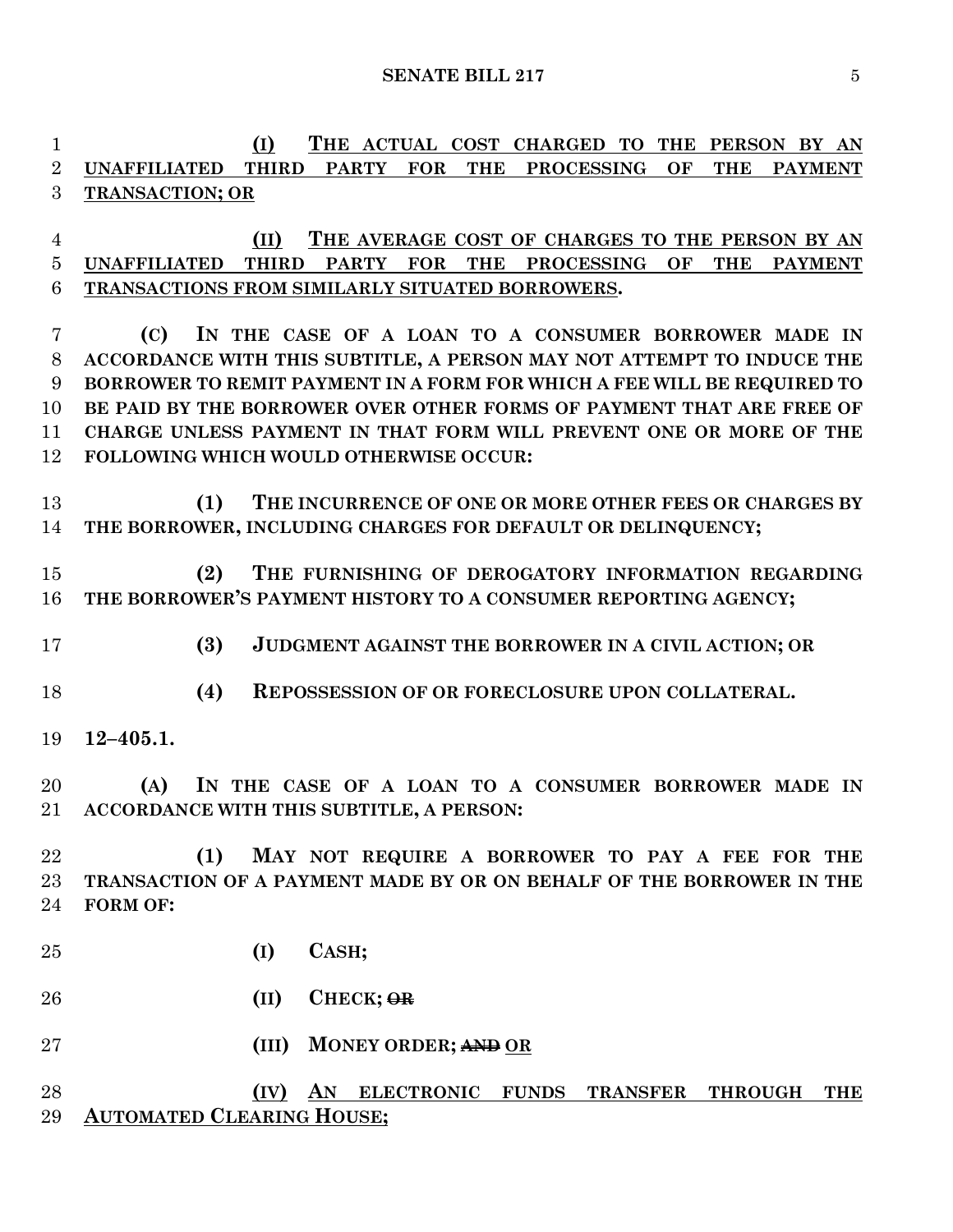**(2) MUST OFFER TO SHALL ACCEPT A PAYMENT MADE BY OR ON BEHALF OF A BORROWER FREE OF CHARGE IN AT LEAST ONE COMMONLY ACCEPTED FORM BY CHECK, MONEY ORDER, AND AN ELECTRONIC FUNDS TRANSFER THROUGH THE AUTOMATED CLEARING HOUSE; AND**

 **(3) (I) MAY CEASE ACCEPTING PAYMENT BY CHECK OR AN ELECTRONIC FUNDS TRANSFER THROUGH THE AUTOMATED CLEARING HOUSE AFTER PRIOR NOTICE TO THE BORROWER IF TWO PAYMENTS MADE BY CHECK OR ELECTRONIC FUNDS TRANSFER THROUGH THE AUTOMATED CLEARING HOUSE BY OR ON BEHALF OF THE BORROWER WERE DISHONORED IN THE IMMEDIATELY PRECEDING 6–MONTH PERIOD; AND**

 **(II) SHALL ACCEPT SUBSEQUENT PAYMENT BY CHECK OR AN ELECTRONIC FUNDS TRANSFER THROUGH THE AUTOMATED CLEARING HOUSE IF THREE REGULAR PAYMENTS ARE TIMELY MADE BY OR ON BEHALF OF THE BORROWER AFTER THE PERSON CEASED ACCEPTING PAYMENT BY CHECK OR AN ELECTRONIC FUNDS TRANSFER THROUGH THE AUTOMATED CLEARING HOUSE UNDER ITEM (I) OF THIS ITEM.**

 **(B) SUBJECT TO SUBSECTION (A) OF THIS SECTION, IN THE CASE OF A LOAN TO A CONSUMER BORROWER MADE IN ACCORDANCE WITH THIS SUBTITLE, A PERSON MAY NOT REQUIRE A BORROWER TO PAY, DIRECTLY OR INDIRECTLY, A FEE FOR THE TRANSACTION OF A PAYMENT MADE BY OR ON BEHALF OF THE BORROWER IF UNLESS:**

 **(1) THE AGREEMENT, NOTE, OR OTHER EVIDENCE OF THE LOAN EXPRESSLY AUTHORIZES THE FEE TO BE IMPOSED; OR**

 **(2) (I) (1) THE AMOUNT OF THE FEE IS DISCLOSED TO THE BORROWER AT THE TIME OF THE PAYMENT TRANSACTION;**

26 **(H)**  $(2)$  **THE BORROWER AGREES TO PAY THE FEE**; AND

# **(III)** (3) **THE AMOUNT OF THE FEE DOES NOT EXCEED THE ACTUAL COST CHARGED TO THE PERSON BY AN UNAFFILIATED THIRD PARTY FOR THE PROCESSING OF THE PAYMENT TRANSACTION EITHER:**

- **(I) THE ACTUAL COST CHARGED TO THE PERSON BY AN UNAFFILIATED THIRD PARTY FOR THE PROCESSING OF THE PAYMENT TRANSACTION; OR**
- **(II) THE AVERAGE COST OF CHARGES TO THE PERSON BY AN UNAFFILIATED THIRD PARTY FOR THE PROCESSING OF THE PAYMENT TRANSACTIONS FROM SIMILARLY SITUATED BORROWERS.**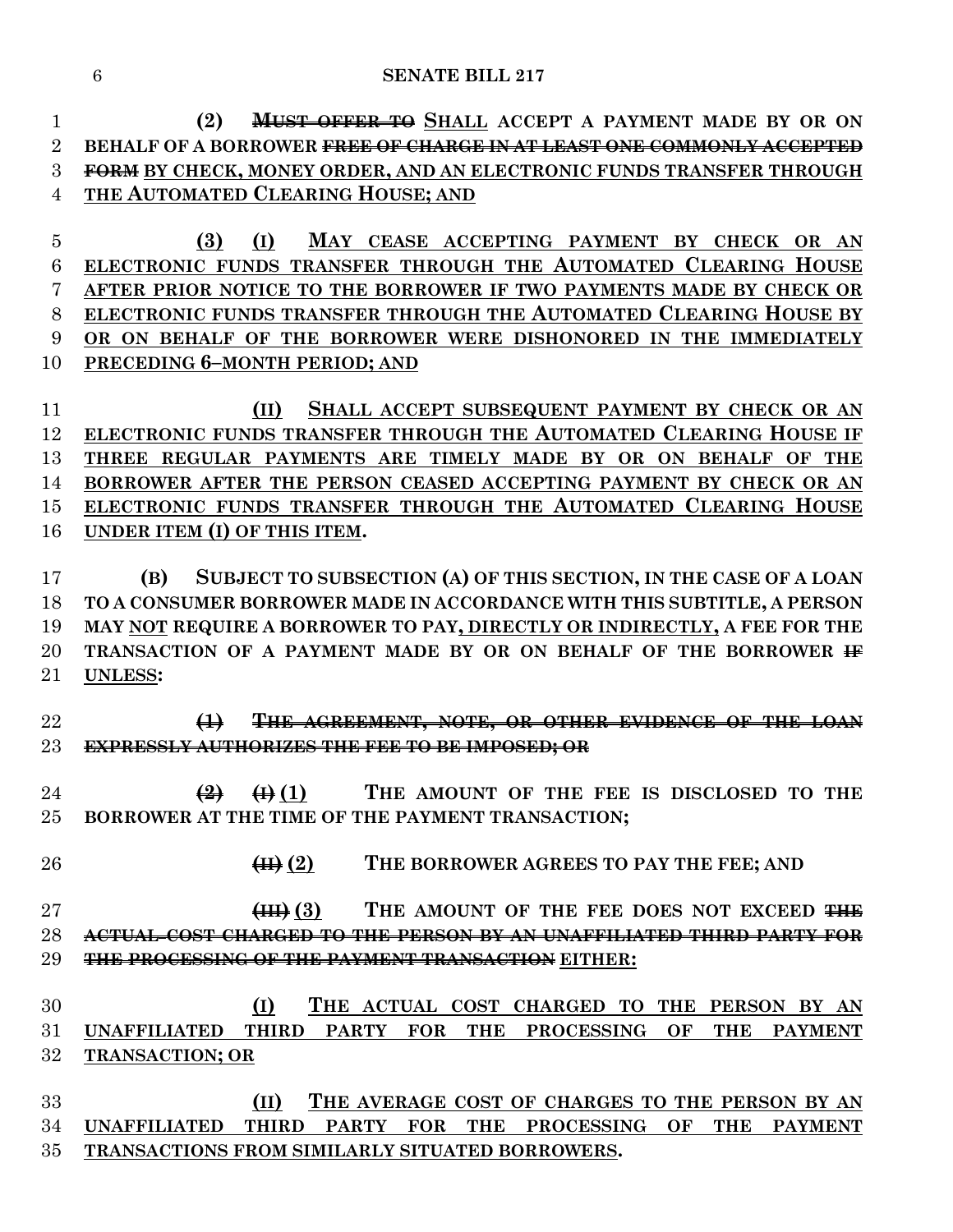**(C) IN THE CASE OF A LOAN TO A CONSUMER BORROWER MADE IN ACCORDANCE WITH THIS SUBTITLE, A PERSON MAY NOT ATTEMPT TO INDUCE THE BORROWER TO REMIT PAYMENT IN A FORM FOR WHICH A FEE WILL BE REQUIRED TO BE PAID BY THE BORROWER OVER OTHER FORMS OF PAYMENT THAT ARE FREE OF CHARGE UNLESS PAYMENT IN THAT FORM WILL PREVENT ONE OR MORE OF THE FOLLOWING WHICH WOULD OTHERWISE OCCUR:**

- **(1) THE INCURRENCE OF ONE OR MORE OTHER FEES OR CHARGES BY THE BORROWER, INCLUDING CHARGES FOR DEFAULT OR DELINQUENCY;**
- **(2) THE FURNISHING OF DEROGATORY INFORMATION REGARDING THE BORROWER'S PAYMENT HISTORY TO A CONSUMER REPORTING AGENCY;**
- 
- **(3) JUDGMENT AGAINST THE BORROWER IN A CIVIL ACTION; OR**
- **(4) REPOSSESSION OF OR FORECLOSURE UPON COLLATERAL.**
- **12–905.1.**

 **(A) IN THE CASE OF A LOAN TO A CONSUMER BORROWER MADE IN ACCORDANCE WITH THIS SUBTITLE, A PERSON:**

 **(1) MAY NOT REQUIRE A BORROWER TO PAY A FEE FOR THE TRANSACTION OF A PAYMENT MADE BY OR ON BEHALF OF THE BORROWER IN THE FORM OF:**

- **(I) CASH;**
- **(II) CHECK; OR**
- **(III) MONEY ORDER; AND OR**
- **(IV) AN ELECTRONIC FUNDS TRANSFER THROUGH THE AUTOMATED CLEARING HOUSE;**
- **(2) MUST OFFER TO SHALL ACCEPT A PAYMENT MADE BY OR ON BEHALF OF A BORROWER FREE OF CHARGE IN AT LEAST ONE COMMONLY ACCEPTED FORM BY CHECK, MONEY ORDER, AND AN ELECTRONIC FUNDS TRANSFER THROUGH THE AUTOMATED CLEARING HOUSE; AND**
- **(3) (I) MAY CEASE ACCEPTING PAYMENT BY CHECK OR AN ELECTRONIC FUNDS TRANSFER THROUGH THE AUTOMATED CLEARING HOUSE AFTER PRIOR NOTICE TO THE BORROWER IF TWO PAYMENTS MADE BY CHECK OR**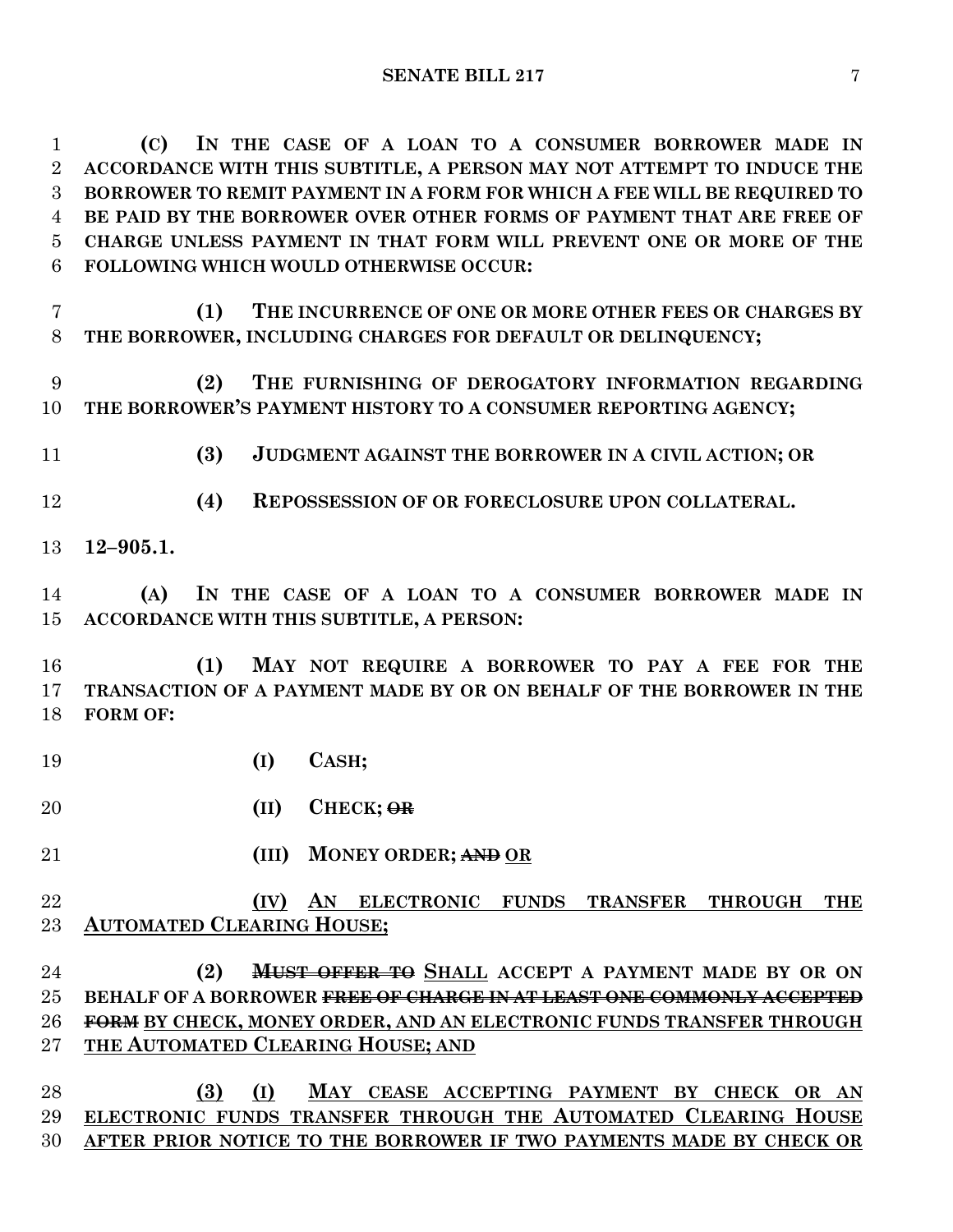**ELECTRONIC FUNDS TRANSFER THROUGH THE AUTOMATED CLEARING HOUSE BY OR ON BEHALF OF THE BORROWER WERE DISHONORED IN THE IMMEDIATELY** 

| 3  | PRECEDING 6-MONTH PERIOD; AND                                                                                             |
|----|---------------------------------------------------------------------------------------------------------------------------|
| 4  | SHALL ACCEPT SUBSEQUENT PAYMENT BY CHECK OR AN<br>(II)                                                                    |
| 5  | ELECTRONIC FUNDS TRANSFER THROUGH THE AUTOMATED CLEARING HOUSE IF                                                         |
| 6  | THREE REGULAR PAYMENTS ARE TIMELY MADE BY OR ON BEHALF OF THE                                                             |
| 7  | BORROWER AFTER THE PERSON CEASED ACCEPTING PAYMENT BY CHECK OR AN                                                         |
| 8  | ELECTRONIC FUNDS TRANSFER THROUGH THE AUTOMATED CLEARING HOUSE                                                            |
| 9  | UNDER ITEM (I) OF THIS ITEM.                                                                                              |
| 10 | SUBJECT TO SUBSECTION (A) OF THIS SECTION, IN THE CASE OF A LOAN<br>(B)                                                   |
| 11 | TO A CONSUMER BORROWER MADE IN ACCORDANCE WITH THIS SUBTITLE, A PERSON                                                    |
| 12 | MAY NOT REQUIRE A BORROWER TO PAY, DIRECTLY OR INDIRECTLY, A FEE FOR THE                                                  |
| 13 | TRANSACTION OF A PAYMENT MADE BY OR ON BEHALF OF THE BORROWER <del>IF</del>                                               |
| 14 | <b>UNLESS:</b>                                                                                                            |
|    |                                                                                                                           |
| 15 | THE AGREEMENT, NOTE, OR OTHER EVIDENCE OF THE LOAN<br>$\leftrightarrow$                                                   |
| 16 | <b>EXPRESSLY AUTHORIZES THE FEE TO BE IMPOSED; OR</b>                                                                     |
|    |                                                                                                                           |
| 17 | $\leftrightarrow$ (1) THE AMOUNT OF THE FEE IS DISCLOSED TO THE<br>$\left( \frac{9}{2} \right)$                           |
| 18 | BORROWER AT THE TIME OF THE PAYMENT TRANSACTION;                                                                          |
|    |                                                                                                                           |
| 19 | THE BORROWER AGREES TO PAY THE FEE; AND<br>$\left( \boxplus \right)$ $\left( 2\right)$                                    |
|    |                                                                                                                           |
| 20 | THE AMOUNT OF THE FEE DOES NOT EXCEED THE<br>$\left(\boxplus\right)$ (3)                                                  |
| 21 | ACTUAL COST CHARGED TO THE PERSON BY AN UNAFFILIATED THIRD PARTY FOR                                                      |
| 22 | <b>THE-PROCESSING OF THE PAYMENT TRANSACTION</b> EITHER:                                                                  |
| 23 | (I)<br>THE ACTUAL COST CHARGED TO<br>THE PERSON<br>BY<br>AN                                                               |
| 24 | <b>THIRD</b><br><b>PROCESSING</b><br>PARTY FOR<br><b>THE</b><br>OF<br><b>THE</b><br><b>UNAFFILIATED</b><br><b>PAYMENT</b> |
| 25 | <b>TRANSACTION; OR</b>                                                                                                    |
|    |                                                                                                                           |
| 26 | (II)<br>THE AVERAGE COST OF CHARGES TO THE PERSON BY AN                                                                   |
| 27 | UNAFFILIATED THIRD PARTY FOR THE PROCESSING OF<br><b>THE</b><br><b>PAYMENT</b>                                            |
| 28 | TRANSACTIONS FROM SIMILARLY SITUATED BORROWERS.                                                                           |
|    |                                                                                                                           |
| 29 | IN THE CASE OF A LOAN TO A CONSUMER BORROWER MADE IN<br>(C)                                                               |
| 30 | ACCORDANCE WITH THIS SUBTITLE, A PERSON MAY NOT ATTEMPT TO INDUCE THE                                                     |
| 31 | BORROWER TO REMIT PAYMENT IN A FORM FOR WHICH A FEE WILL BE REQUIRED TO                                                   |
|    |                                                                                                                           |

 **BE PAID BY THE BORROWER OVER OTHER FORMS OF PAYMENT THAT ARE FREE OF CHARGE UNLESS PAYMENT IN THAT FORM WILL PREVENT ONE OR MORE OF THE FOLLOWING WHICH WOULD OTHERWISE OCCUR:**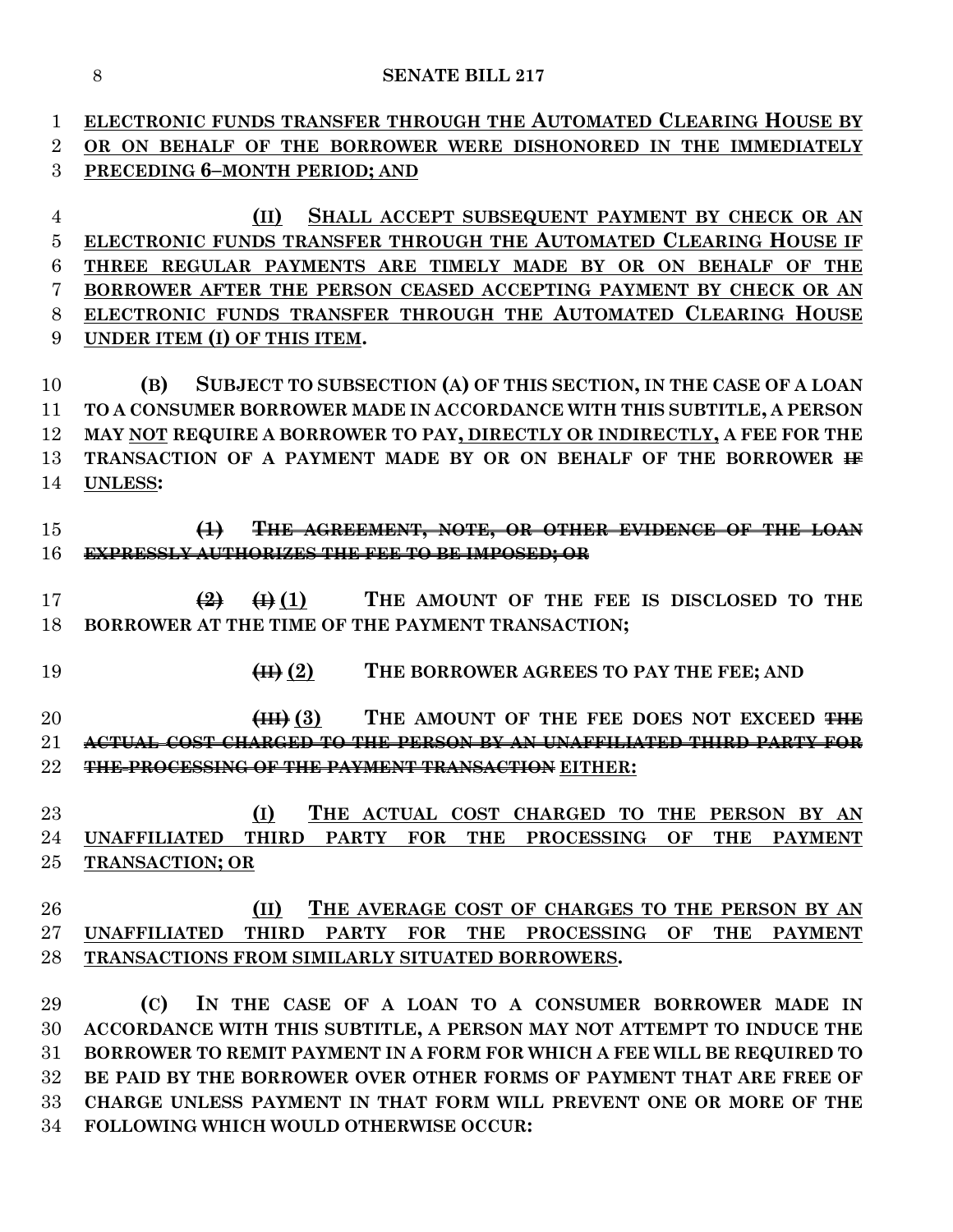| $\mathbf 1$    | THE INCURRENCE OF ONE OR MORE OTHER FEES OR CHARGES BY<br>(1)                                                         |
|----------------|-----------------------------------------------------------------------------------------------------------------------|
| $\overline{2}$ | THE BORROWER, INCLUDING CHARGES FOR DEFAULT OR DELINQUENCY;                                                           |
| 3              | THE FURNISHING OF DEROGATORY INFORMATION REGARDING<br>(2)                                                             |
| $\overline{4}$ | THE BORROWER'S PAYMENT HISTORY TO A CONSUMER REPORTING AGENCY;                                                        |
|                |                                                                                                                       |
| $\overline{5}$ | (3)<br>JUDGMENT AGAINST THE BORROWER IN A CIVIL ACTION; OR                                                            |
| 6              | (4)<br><b>REPOSSESSION OF OR FORECLOSURE UPON COLLATERAL.</b>                                                         |
| $\overline{7}$ | $12 - 1005.1.$                                                                                                        |
| 8<br>9         | (A)<br>IN THE CASE OF A LOAN TO A CONSUMER BORROWER MADE IN<br>ACCORDANCE WITH THIS SUBTITLE, A PERSON:               |
| 10             | MAY NOT REQUIRE A BORROWER TO PAY A FEE FOR THE<br>(1)                                                                |
| 11             | TRANSACTION OF A PAYMENT MADE BY OR ON BEHALF OF THE BORROWER IN THE                                                  |
| 12             | <b>FORM OF:</b>                                                                                                       |
| 13             | CASH;<br>(I)                                                                                                          |
| 14             | CHECK; <del>OR</del><br>(II)                                                                                          |
| 15             | (III)<br>MONEY ORDER; AND OR                                                                                          |
| 16             | (IV) AN ELECTRONIC FUNDS<br><b>TRANSFER</b><br><b>THROUGH</b><br><b>THE</b>                                           |
| 17             | <b>AUTOMATED CLEARING HOUSE;</b>                                                                                      |
|                |                                                                                                                       |
| 18             | <b>MUST OFFER TO SHALL ACCEPT A PAYMENT MADE BY OR ON</b><br>(2)                                                      |
|                | 19 BEHALF OF A BORROWER FREE OF CHARGE IN AT LEAST ONE COMMONLY ACCEPTED                                              |
| 20             | <b>FORM BY CHECK, MONEY ORDER, AND AN ELECTRONIC FUNDS TRANSFER THROUGH</b>                                           |
| 21             | THE AUTOMATED CLEARING HOUSE; AND                                                                                     |
| 22             | (I)<br>MAY CEASE ACCEPTING PAYMENT BY CHECK OR AN<br>(3)                                                              |
| 23             | ELECTRONIC FUNDS TRANSFER THROUGH THE AUTOMATED CLEARING HOUSE                                                        |
| 24             | AFTER PRIOR NOTICE TO THE BORROWER IF TWO PAYMENTS MADE BY CHECK OR                                                   |
| $25\,$         | ELECTRONIC FUNDS TRANSFER THROUGH THE AUTOMATED CLEARING HOUSE BY                                                     |
| 26             | OR ON BEHALF OF THE BORROWER WERE DISHONORED IN THE IMMEDIATELY                                                       |
| $\rm 27$       | PRECEDING 6-MONTH PERIOD; AND                                                                                         |
|                |                                                                                                                       |
| 28<br>ററ       | (II)<br>SHALL ACCEPT SUBSEQUENT PAYMENT BY CHECK OR AN<br>$\pi$ uno mp $\lambda$ nonin<br>AUTOMATED CLEADING HOUGH IB |

 **ELECTRONIC FUNDS TRANSFER THROUGH THE AUTOMATED CLEARING HOUSE IF THREE REGULAR PAYMENTS ARE TIMELY MADE BY OR ON BEHALF OF THE BORROWER AFTER THE PERSON CEASED ACCEPTING PAYMENT BY CHECK OR AN**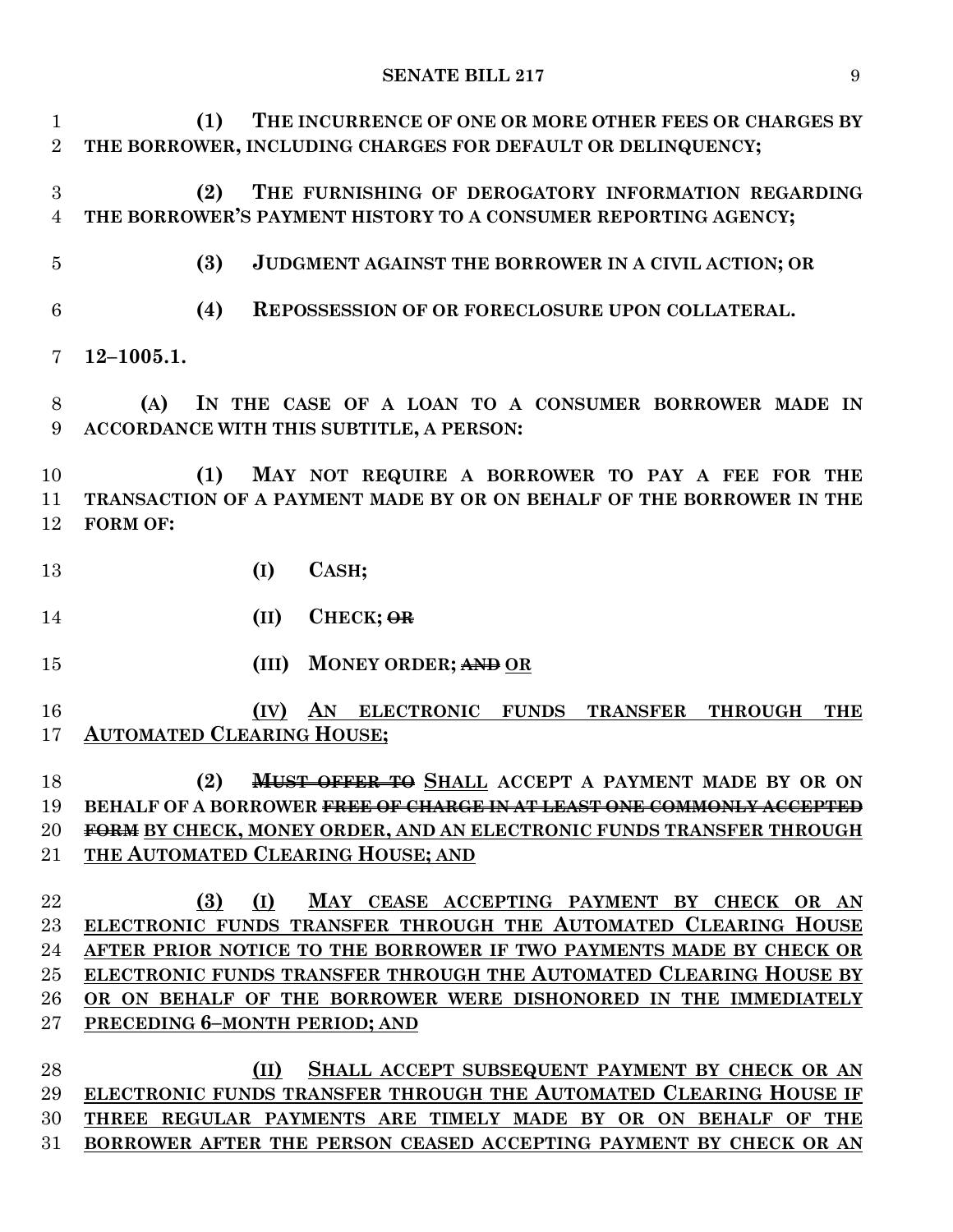# **ELECTRONIC FUNDS TRANSFER THROUGH THE AUTOMATED CLEARING HOUSE UNDER ITEM (I) OF THIS ITEM.**

 **(B) SUBJECT TO SUBSECTION (A) OF THIS SECTION, IN THE CASE OF A LOAN TO A CONSUMER BORROWER MADE IN ACCORDANCE WITH THIS SUBTITLE, A PERSON MAY NOT REQUIRE A BORROWER TO PAY, DIRECTLY OR INDIRECTLY, A FEE FOR THE TRANSACTION OF A PAYMENT MADE BY OR ON BEHALF OF THE BORROWER IF UNLESS:**

## **(1) THE AGREEMENT, NOTE, OR OTHER EVIDENCE OF THE LOAN EXPRESSLY AUTHORIZES THE FEE TO BE IMPOSED; OR**

**(2) (i) (1) THE AMOUNT OF THE FEE IS DISCLOSED TO THE BORROWER AT THE TIME OF THE PAYMENT TRANSACTION;**

- 
- 12 **(H)**  $(2)$  **THE BORROWER AGREES TO PAY THE FEE**; AND

# **(III)** (3) **THE AMOUNT OF THE FEE DOES NOT EXCEED THE ACTUAL COST CHARGED TO THE PERSON BY AN UNAFFILIATED THIRD PARTY FOR THE PROCESSING OF THE PAYMENT TRANSACTION EITHER:**

**(I) THE ACTUAL COST CHARGED TO THE PERSON BY AN UNAFFILIATED THIRD PARTY FOR THE PROCESSING OF THE PAYMENT TRANSACTION; OR**

 **(II) THE AVERAGE COST OF CHARGES TO THE PERSON BY AN UNAFFILIATED THIRD PARTY FOR THE PROCESSING OF THE PAYMENT TRANSACTIONS FROM SIMILARLY SITUATED BORROWERS.**

 **(C) IN THE CASE OF A LOAN TO A CONSUMER BORROWER MADE IN ACCORDANCE WITH THIS SUBTITLE, A PERSON MAY NOT ATTEMPT TO INDUCE THE BORROWER TO REMIT PAYMENT IN A FORM FOR WHICH A FEE WILL BE REQUIRED TO BE PAID BY THE BORROWER OVER OTHER FORMS OF PAYMENT THAT ARE FREE OF CHARGE UNLESS PAYMENT IN THAT FORM WILL PREVENT ONE OR MORE OF THE FOLLOWING WHICH WOULD OTHERWISE OCCUR:**

 **(1) THE INCURRENCE OF ONE OR MORE OTHER FEES OR CHARGES BY THE BORROWER, INCLUDING CHARGES FOR DEFAULT OR DELINQUENCY;**

 **(2) THE FURNISHING OF DEROGATORY INFORMATION REGARDING THE BORROWER'S PAYMENT HISTORY TO A CONSUMER REPORTING AGENCY;**

- 
- **(3) JUDGMENT AGAINST THE BORROWER IN A CIVIL ACTION; OR**